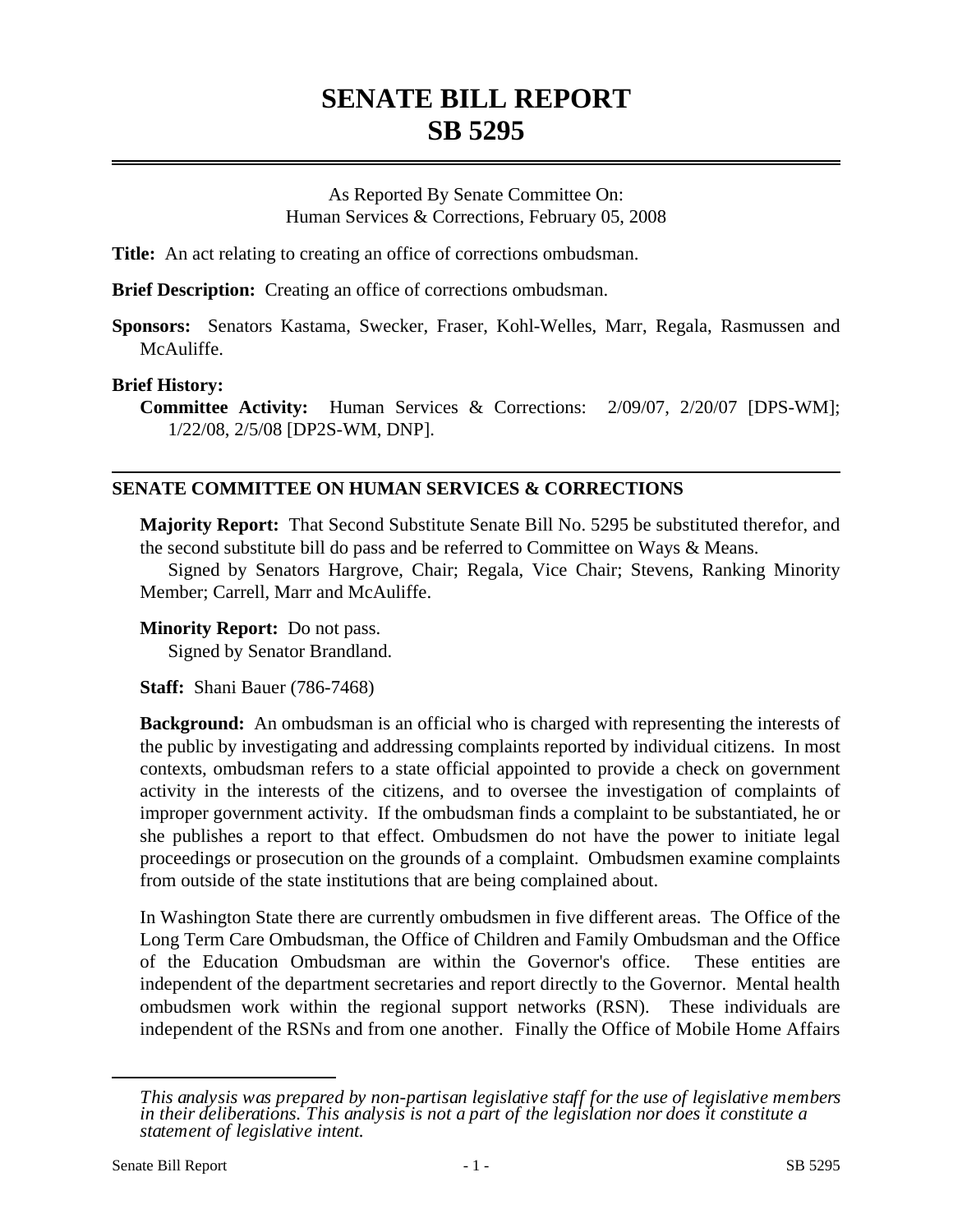provides ombudsmen services to mobile home park owners and mobile home tenants with respect to problems and disputes between park owners and park residents.

**Summary of Bill (Recommended Second Substitute):** The Office of Corrections Ombudsman is created within the Governor's office for the purposes of providing information to offenders and their families, promoting public awareness and understanding of the rights and responsibilities of offenders, identifying system issues and responses for the Governor and the Legislature, and ensuring compliance with the laws and policies related to corrections. Duties are specified to accomplish the purposes of the office.

The Governor will appoint the Ombudsman, subject to confirmation by the Senate. The Ombudsman will operate independently of the Secretary of the Department of Corrections and hold office for a term of three years. The Ombudsman may employ technical experts and employees as needed to accomplish the Ombudsman's purposes. The Department of Corrections (DOC) must cooperate with the DOC Ombudsman. The Ombudsman and employees of the Ombudsman are immune for good faith performance of their duties.

**EFFECT OF CHANGES MADE BY HUMAN SERVICES & CORRECTIONS COMMITTEE (Recommended Second Substitute):** Removes the Ombudsman's authority to utilize volunteers to investigate complaints and permission to accept donations. Removes references to "confined" offenders, clarifying the intent that the Ombudsman's office apply to all offenders under the jurisdiction of DOC. Requires the corrections ombudsman to maintain a collect phone number and a mailing address (in addition to a toll free telephone number and web site) for the receipt of complaints and inquiries. Allows an inmate to file a complaint with the ombudsman prior to exhausting his or her remedies under the grievance process if the complaint relates to threats to bodily harm. Clarifies that an offenders need not file a complaint with the ombudsman in order to exhaust available administrative remedies for purposes of the Prison Litigation Reform Act of 1995, Pub. L. No. 104-134. Exempts correspondence from inmates to the ombudsman from review or inspection, except to ensure that such correspondence does not contain contraband. Limits the confidentiality of investigative records of the corrections ombudsman to only that time period during which there is an ongoing investigation.

**EFFECT OF CHANGES MADE BY HUMAN SERVICES & CORRECTIONS COMMITTEE (Recommended First Substitute):** Expands the definition of offender to include individuals on supervision as well as those in custody and adds family members to the list of individuals who may file complaints with the DOC Ombudsman. Expands the mission of the Ombudsman to include the rehabilitation of offenders as well as offenders' rights, health, and welfare. Authorizes the use of neutral volunteers with appropriate professional background to investigate complaints and permits the Ombudsman to accept donations.

## **Appropriation:** None.

**Fiscal Note:** Available. New fiscal note requested on January 18, 2008.

**Committee/Commission/Task Force Created:** No.

**Effective Date:** Ninety days after adjournment of session in which bill is passed.